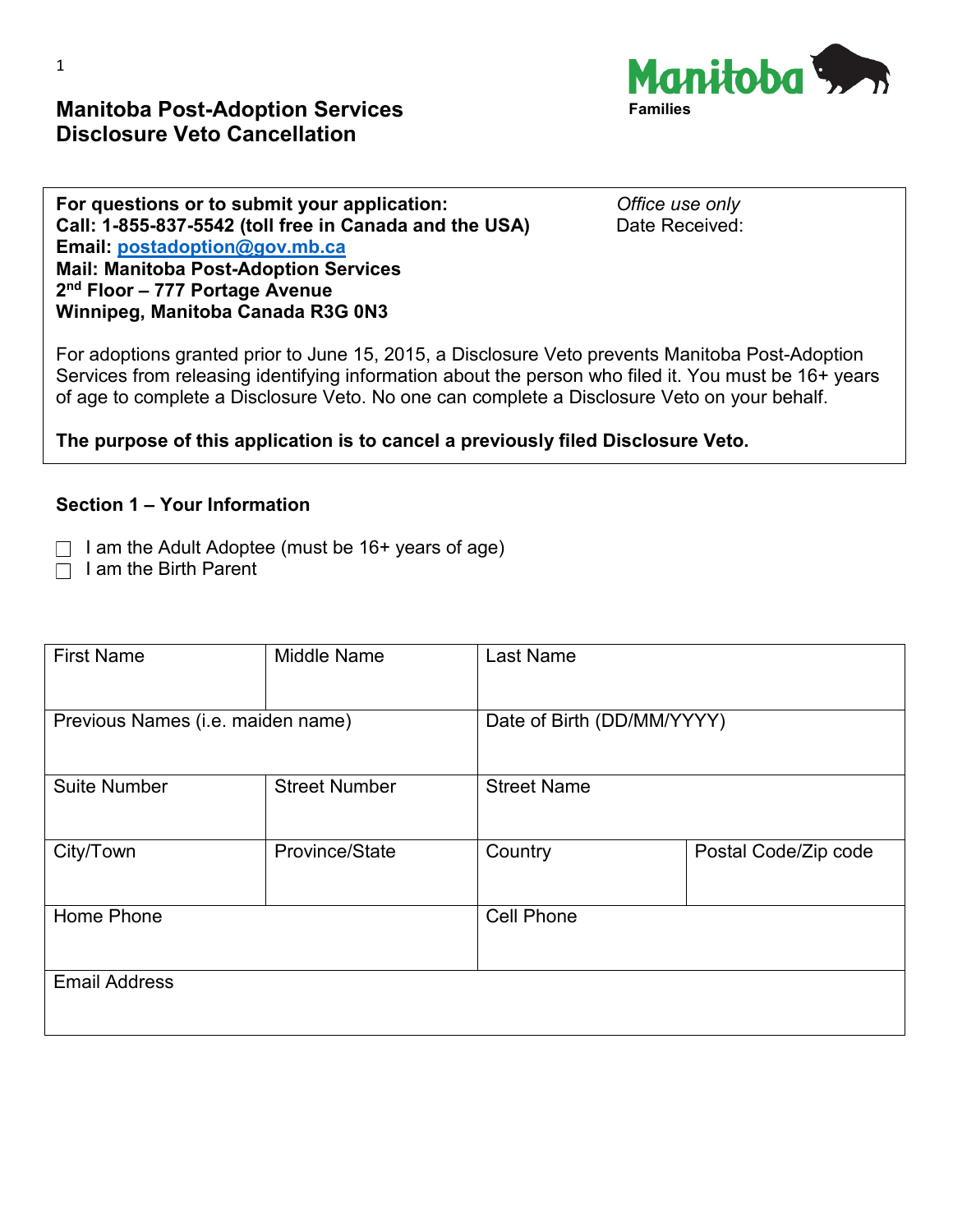

# **Manitoba Post-Adoption Services Disclosure Veto Cancellation**



## **Section 2 - Birth Information (complete all known information)**

#### Complete if you are the Adult Adoptee:

| <b>Birth Name</b>             |                               | Place of Birth |
|-------------------------------|-------------------------------|----------------|
| <b>Birth Mother's Name</b>    | <b>Birth Father's Name</b>    |                |
| <b>Adoptive Parent's Name</b> | <b>Adoptive Parent's Name</b> |                |

Complete if you are the Birth Parent (you must complete a separate form for each child):

| <b>Child's Birth Name</b>                 |                            |
|-------------------------------------------|----------------------------|
|                                           |                            |
|                                           |                            |
|                                           |                            |
| Child's Date of Birth                     | Child's Place of Birth     |
|                                           |                            |
|                                           |                            |
|                                           |                            |
| Birth mother's name (include maiden name) | <b>Birth Father's Name</b> |
|                                           |                            |
|                                           |                            |
|                                           |                            |

#### **Section 3 – Disclosure Veto Cancelation**

I am an adult adoptee and I would like to cancel a previously filed Disclosure Veto for my:

 $\Box$  Birth Mother

 $\Box$  Birth Father

OR

I am a birth parent and I would like to cancel a previously filed Disclosure Veto for my:

 $\Box$  Child listed in Section 2

#### **Section 4 - Confirmation of Receipt**

- $\Box$  I would like to receive confirmation that Manitoba Post-Adoption Services has received my Disclosure Veto Cancelation
- $\Box$  I do not require confirmation of receipt